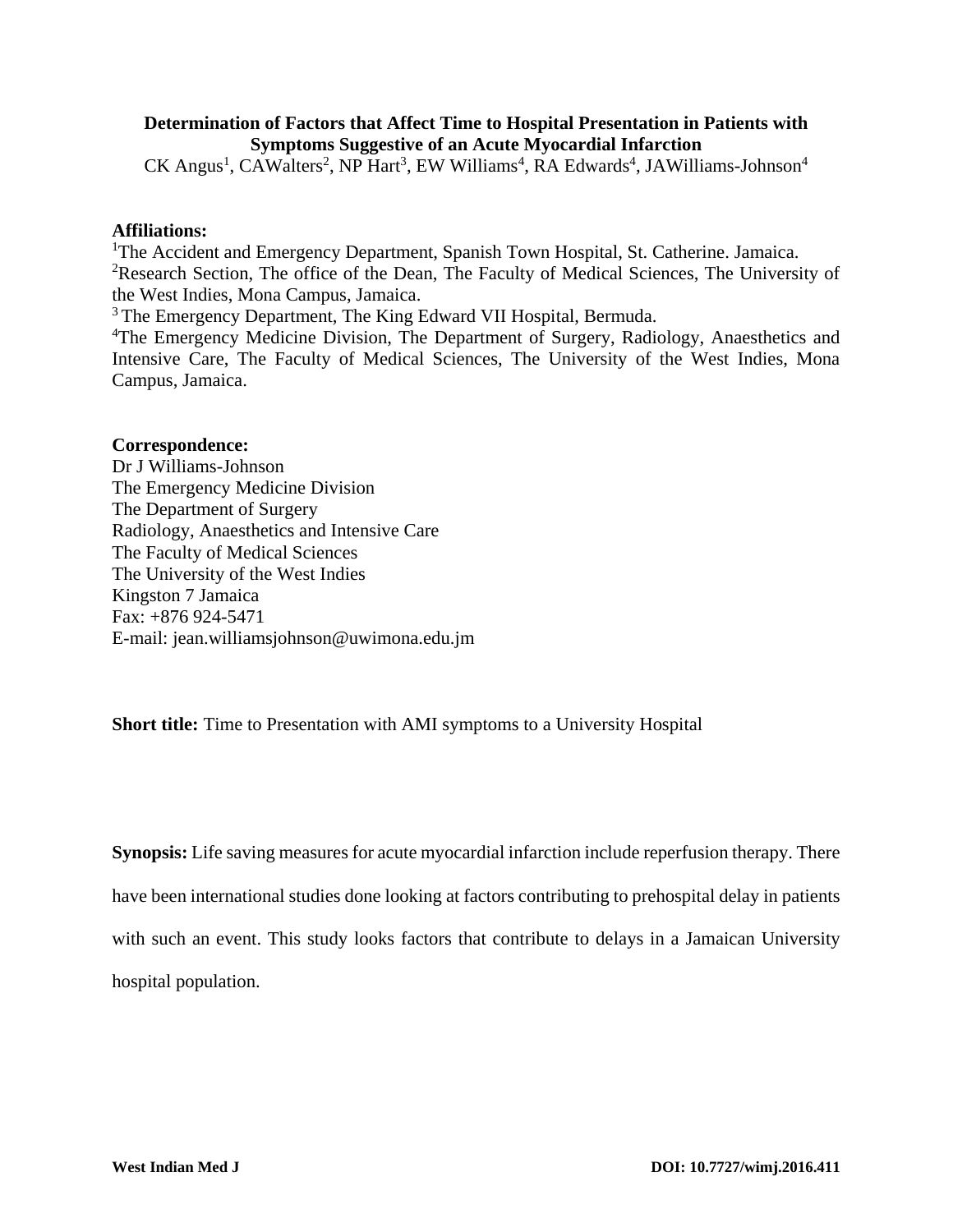#### **ABSTRACT**

**Objective:** To determine the factors that affect time to hospital presentation in persons with symptoms suggestive of an acute myocardial infarction.

**Methods:** A cross-sectional study was done at the emergency department at the University Hospital of the West Indies, Kingston Jamaica. One hundred and fifty persons who presented with symptoms suggestive of an AMI and were later diagnosed as such were analyzed.

**Results:** Among the 150 patients**,** 52 % of patients presented to the hospital 12 hours or later and 48 % of patients presented earlier than 12 hours. A significant predictor of earlier presentation (odds ratio, % CI) was fear of possible diagnosis  $(0.50, 0.25 - 0.99)$ . Although not statistically significant, another factor associated with early presentation was persons with medical insurance  $(0.41, 0.19 - 0.87)$ . None of the factors associated with delayed presentation 12 hours or later were found to be statistically significant, but were still deemed to be clinical important. These included elderly patients (1.03, 1.01 – 1.06), patients with prior stroke (1.88,  $0.76 - 4.66$ ) and patients with heart failure (1.82, 0.76 – 4.37).

**Conclusion:** Patients who have a myocardial infarction often delay in presenting to the hospital. This is a problem that many hospitals face globally and several factors have been found to be common among them. Educational programs targeting the study population and new strategies for easier access to health care facilities may be implemented so as to decrease prehospital times.

**Keywords:** Acute Myocardial Infarction, Delay in Hospital presentation, Fibrinolytic therapy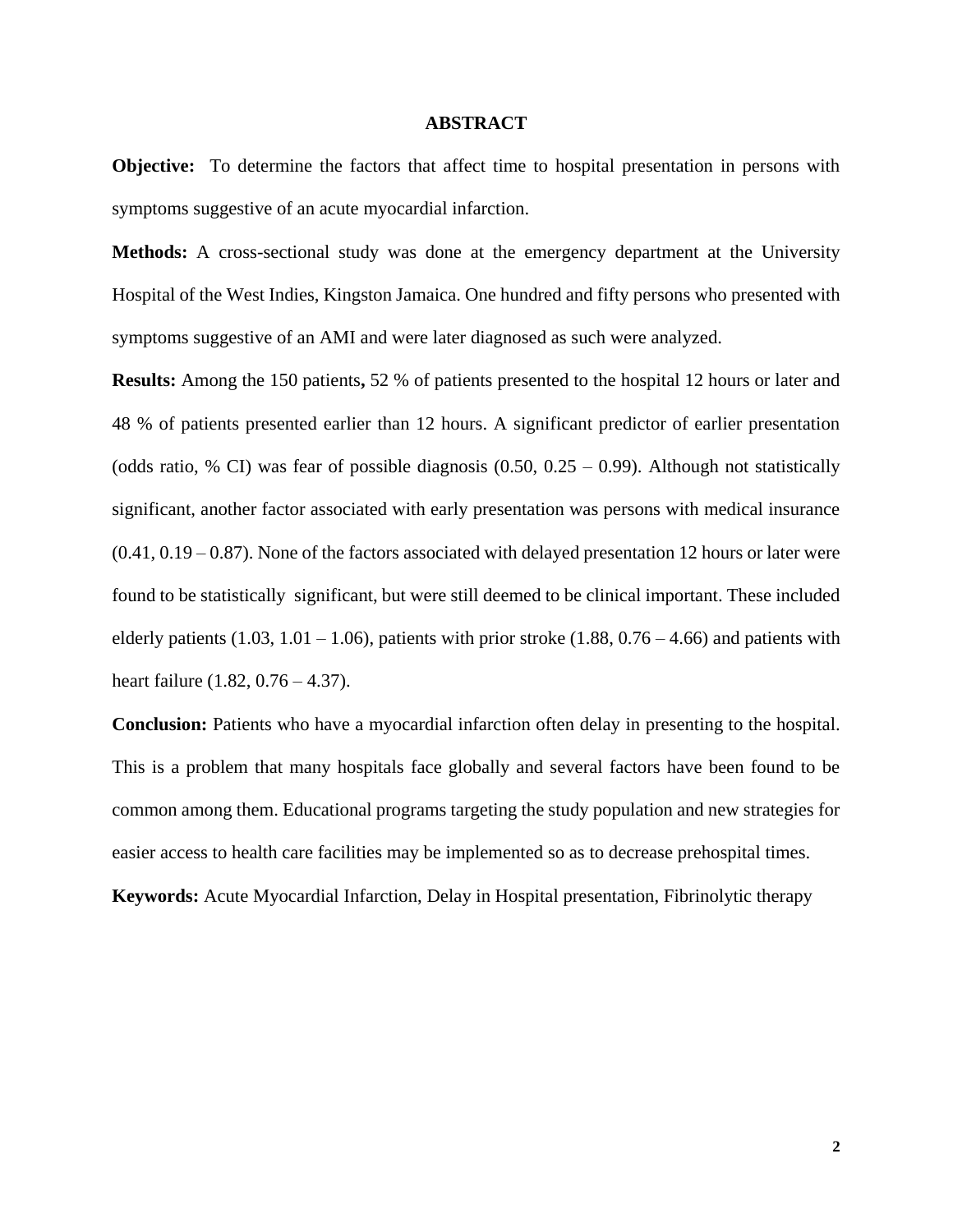### **INTRODUCTION**

Acute myocardial infarction remains a leading cause of morbidity and mortality worldwide (1). Approximately 1.5 million cases of myocardial infarction occur annually in the United States (1). The prevalence of myocardial infarction (MI) in the Caribbean is unknown, early studies done in Trinidad and Tobago, Antigua and Barbuda and Bahamas show relatively high incidence (2). Myocardial infarction is defined as a clinical (or pathologic) event caused by myocardial ischemia in which there is evidence of myocardial injury or necrosis (3). Criteria are met when there is a rise and/or fall of cardiac biomarkers, along with supportive evidence in the form of typical symptoms, suggestive electrocardiographic (ECG) changes, or imaging evidence of new loss of viable myocardium or new regional wall motion abnormality (3). Risk factors that have been identified include hyperchloesterolemia, diabetes mellitus, hypertension, tobacco use, male gender, and family history of atherosclerotic arterial disease (4).

The typical symptoms of a MI include chest pain or discomfort that may radiate across the chest and to other areas of the body, including the upper abdomen, shoulders, arms, neck and throat, or lower jaw and teeth (5-6). The pain may come on suddenly or gradually and usually lasts for more than a few seconds. Of note, patients may present without a history of chest pain. (7). Patients presenting atypically are more likely to be older, diabetic, and female (8).

When patients who have symptoms suggestive of an MI present to the ED an ECG should be obtained within 10 minutes of arrival (9-10). Once the diagnosis of an MI is made, there is prompt initiation of therapy. The diagnosis needs to be made rapidly because the one year mortality risk is increased by 7.5 % for each 30 minute delay in treatment (11-13). Acute myocardial infarction is associated with a 30% mortality rate; half of the deaths occur prior to arrival at the hospital.  $(13)$ .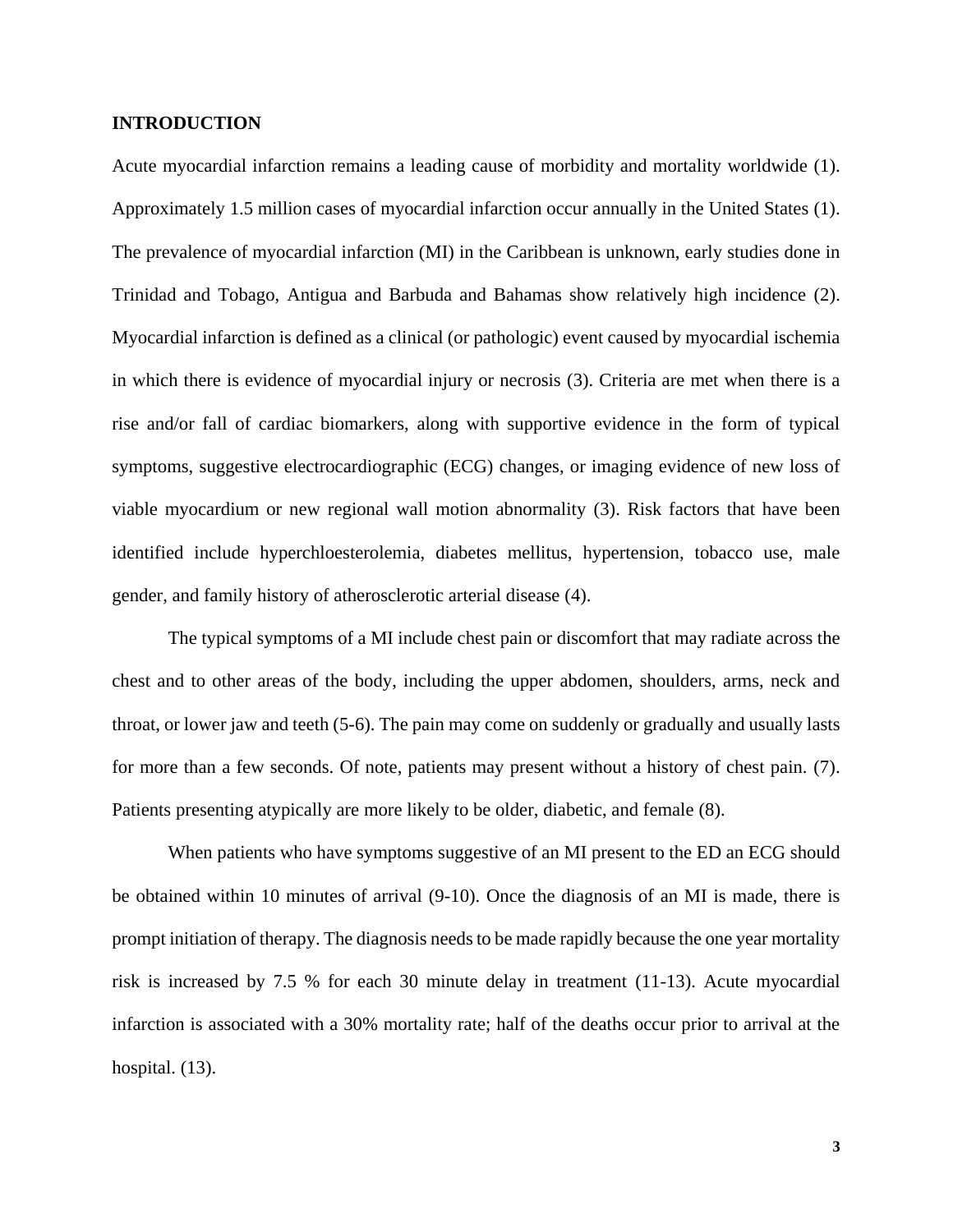Patients with symptoms of AMI often delay seeking medical care (11-13). Several studies worldwide have looked at various factors that contribute to delayed hospital presentation of these patients (14-17). This study however examined factors that might be indigenous to the Jamaican Emergency Department population and to compare these with international parameters, as information regarding this has not been documented previously. These would include variables such as the age of the patient, gender, presence of co-morbidities, educational level, and ignorance that presenting symptoms could be due to a life threatening illness. Once these are identified, public education can be instituted to target these factors in order to decrease the morbidity and mortality associated with AMI. The study therefore seeks to identify factors affecting the time to presentation to the emergency department (ED) in patients who have symptoms suggestive of an acute myocardial infarction (AMI).

#### **SUBJECTS AND METHODS**

This was a cross-sectional study of adult patients presenting with symptoms suggestive of an AMI which was later confirmed. The study period was from August 1, 2012 to December 31, 2012. The sample size was determined by using the prevalence of AMI over a three-month period with the desired confidence level at 95%. The study was approved by the Ethics Committee of the University of the West Indies (UWI), Mona Campus. Time to presentation was initially coded as  $\langle$  2 hours, 2 to 12 and  $>$  12 hours. The cutoff of two hours from time of onset of symptoms to arrival at ED was chosen to characterize patients who sought medical attention in a timely fashion and for whom initiation of treatment would be of greatest benefit (18). The 12 hour time line was the cut off mark for administration of fibrinolytic therapy for those presenting with ST elevation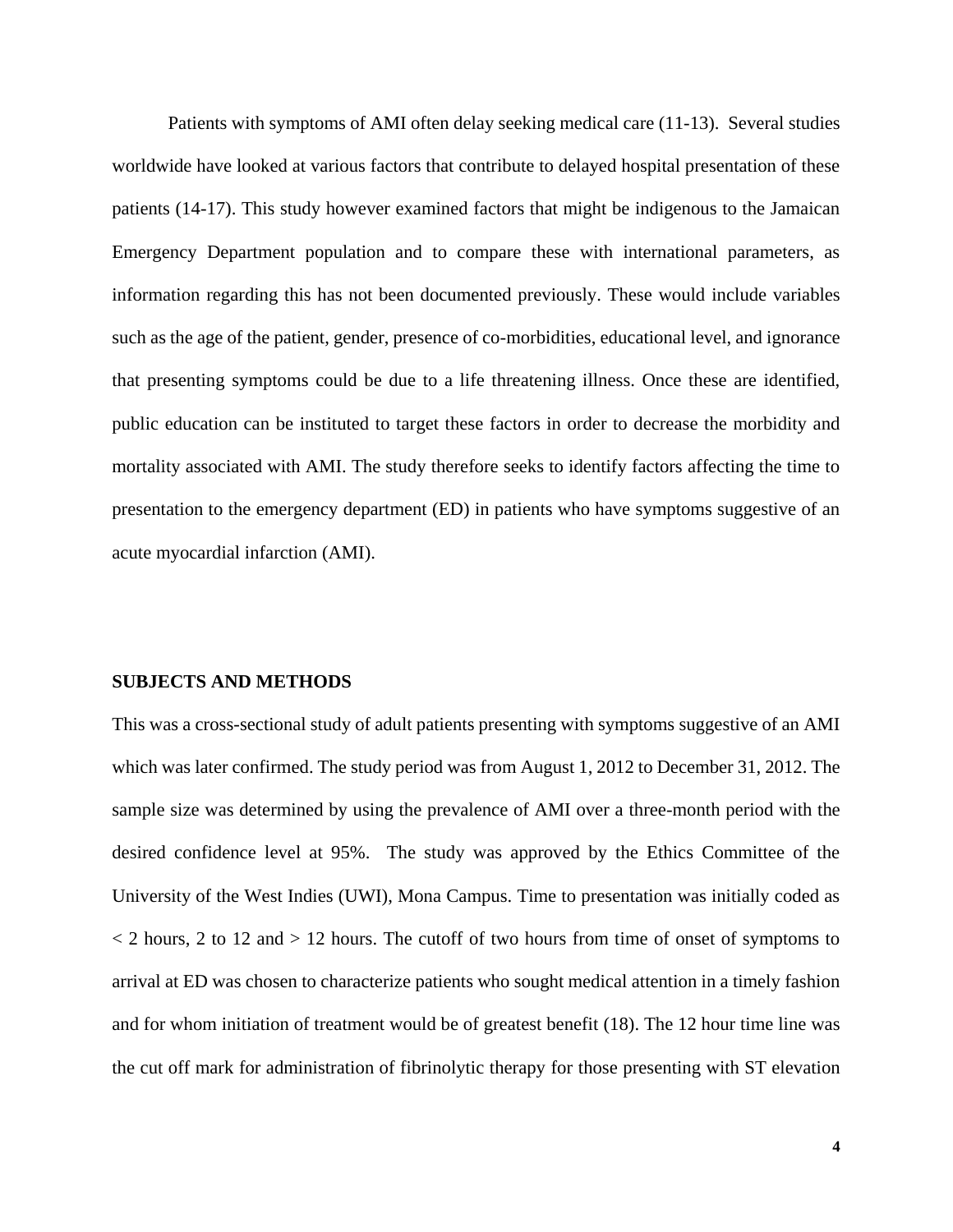MI (11). These cutoffs were also chosen because they were used in other studies. However due to the fact that only two patients presented before two hours, the results were merged and two new groups were formed, those patients presenting  $\leq 12$  hours and those patients presenting  $> 12$  hours. The study was performed in the Emergency Medicine Division (EMD) the University Hospital of the West Indies, which is a large urban teaching hospital, located in the parish of Kingston. It is affiliated with the University of the West Indies. The EMD provides care for approximately 54,000 patients annually.

All patients over the age of 18 years who presented with symptoms suggestive of AMI and were diagnosed with AMI were included in the study. The diagnosis of AMI was made by the emergency physician when there was a rise and/or fall of cardiac biomarkers, along with suggestive electrocardiographic changes

Patients were excluded if they were cognitively impaired or had a recent history of trauma to the chest (within 72 hours).

### **Measurements**

Eligible patients were then approached by trained study personnel (emergency physician residents and research assistants) and asked to participate in the study. The patients were allowed to review a research information sheet that briefly explained the study. Those that were willing to participate were asked to give a written consent and to complete a four page questionnaire which was administered by a research assistant. Also, if permission was granted by the patient, the relative of the patient was asked to complete the questionnaire on behalf of the patient. The questionnaire on average took approximately 20 minutes to complete and was completed at a time that was appropriate (i.e., once the patient had been stabilized and was clinically well enough to complete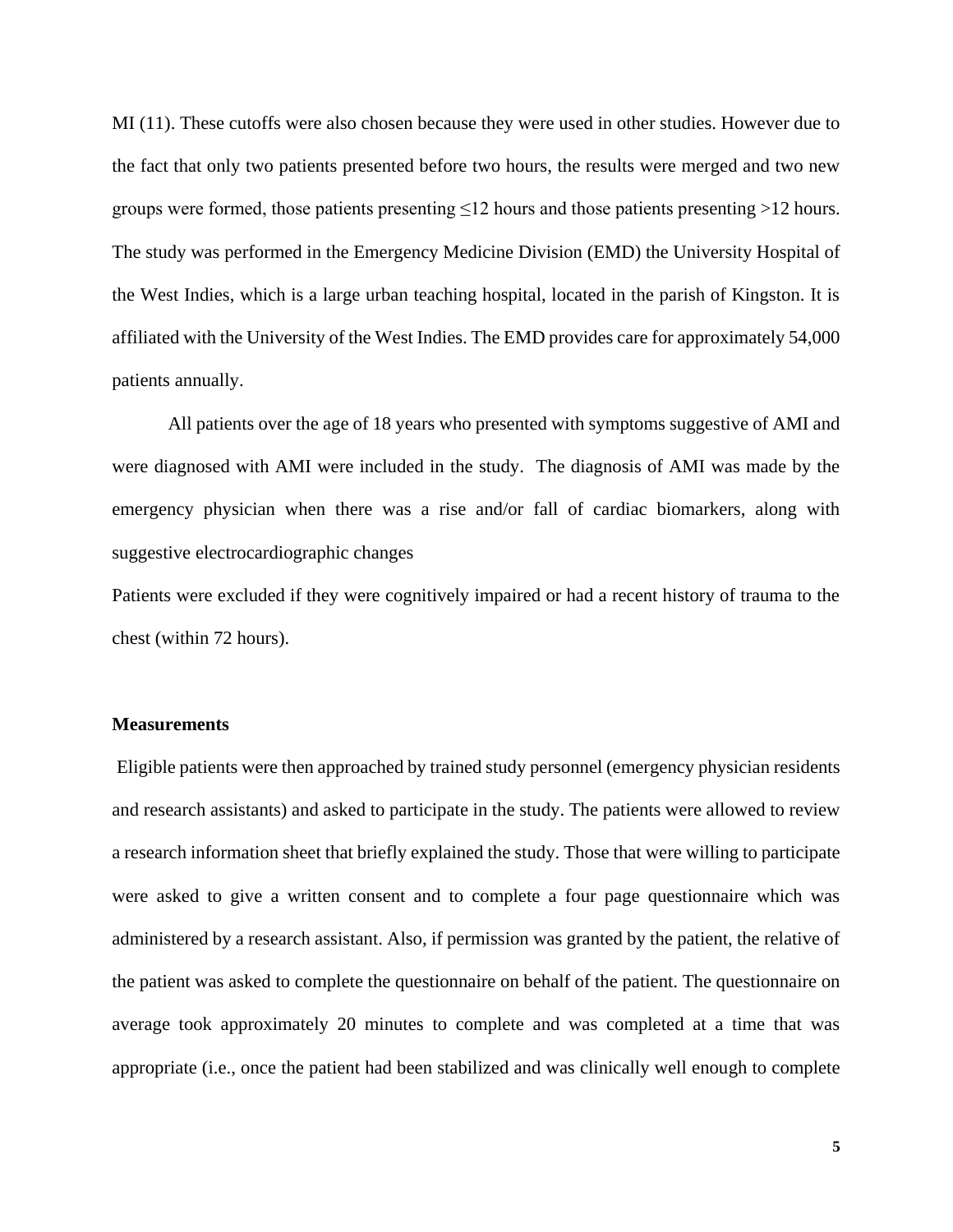such a task). The information collected included patient demographics (age, gender, highest educational level and employment status), medical insurance, medical and social history of the patient and patient disposition (whether discharged home, admitted or deceased). Data was also collected about the symptoms felt and the time between symptom onset and hospital presentation. Upon completion of the questionnaire, it was placed in a drop box in the EMD. All data collected were coded and uploaded to a password-protected database; any identifying information was delinked and kept separately from the main data fields.

### **Statistical analysis**

In accordance with the primary objective of this study, the statistical analysis was descriptive. Data was entered in and analyzed using the SSPS version 16.0. Chi squared tests were used to compare time to presentation with categorical variables and those that were deemed statistically significant were evaluated for independent associations in a logistic regression model.

#### **RESULTS**

A total of 150 patients with documented AMI were enrolled in the study. There were nearly an equal proportion of men and women (57.3% men). The median age was 59.5 years for the 12 hours and less group and 66 years for the 12 hours and over group. Of note, there was significant deviation from normality for the age distribution particularly within the "over 12" group. As a result of this deviation, it was more accurate to report median (IQR) age and use the non-parametric Wilcoxon rank sum test to compare median ages between the "12  $\&$  under" and "over 12" groups. See Figures 1 and 2.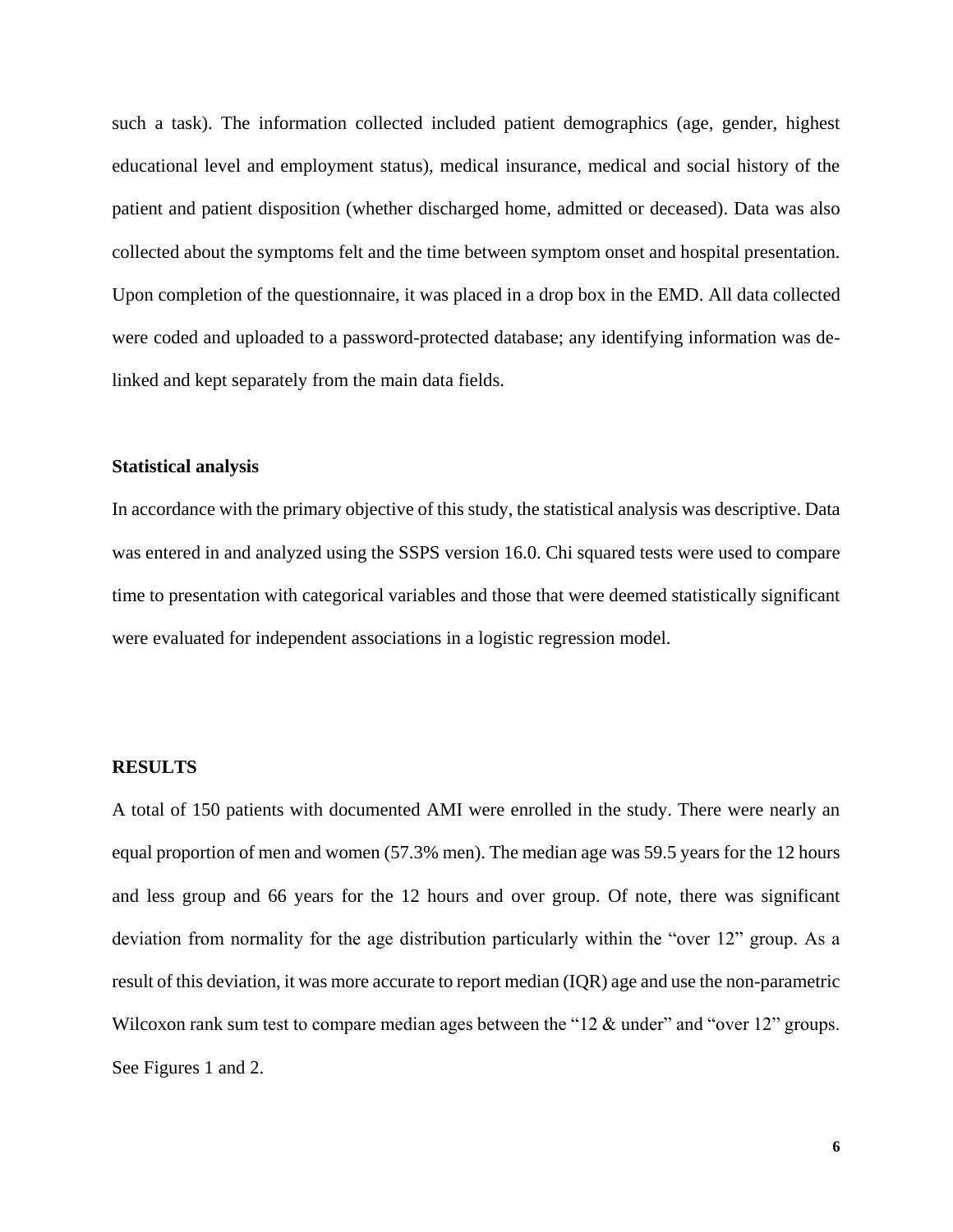The prevalence of hypertension (91.3%) and diabetes (41.3%) were high and 21.3 % of patients had a history of heart failure. Twenty percent of patients were previously diagnosed with a stroke while 15.3 % had a history of a prior myocardial infarction. Twenty two percent of patients had a prior history of angina and 4.7% of them admitted to a current history of smoking.

In the study population, 48% of patients presented within 12 hours or less of symptom onset while 52 % percent presented 12 hours or after. When using univariate analyses, several significant differences were seen among the two groups. See Table 1. Elderly patients (median age 66 years) were more likely to present 12 hours or later compared to the younger age group. In addition to this patients with a history of heart failure (28.2%) and prior stroke (26.9%) were found to take longer than 12 hours to seek medical attention after symptom onset than those without such a history. There were almost an equal number of patients presenting within 12 hours with a history of angina (23.9%) when compared to those presenting 12 hours and after (20. 3%). This was also true for patients with a prior history of stroke with 18.1 % of them presenting before 12 hours and 12.8 % of them presenting 12 hours and after. Patients who did not have medical insurance (33.3%) and those who earned less than \$5000/week (44.9%) also delayed 12 hours or longer in presenting to the ED.

When looking at the two groups, the reasons affecting time to presentation that were statistically significant included fear of possible diagnosis and financial constraint. However patients that feared the diagnosis (34.3%) presented 12 hours or earlier while those with financial constraint (20.5%) were found to present 12 hours or later. Of note, unavailability of transportation almost reached statistical significance with 14.1% of patients reporting it as a reason for delay in seeking medical attention. Of statistical significance was employment status, for it was found that of the persons who were employed (62.5%) sought medical attention 12 hours or less while those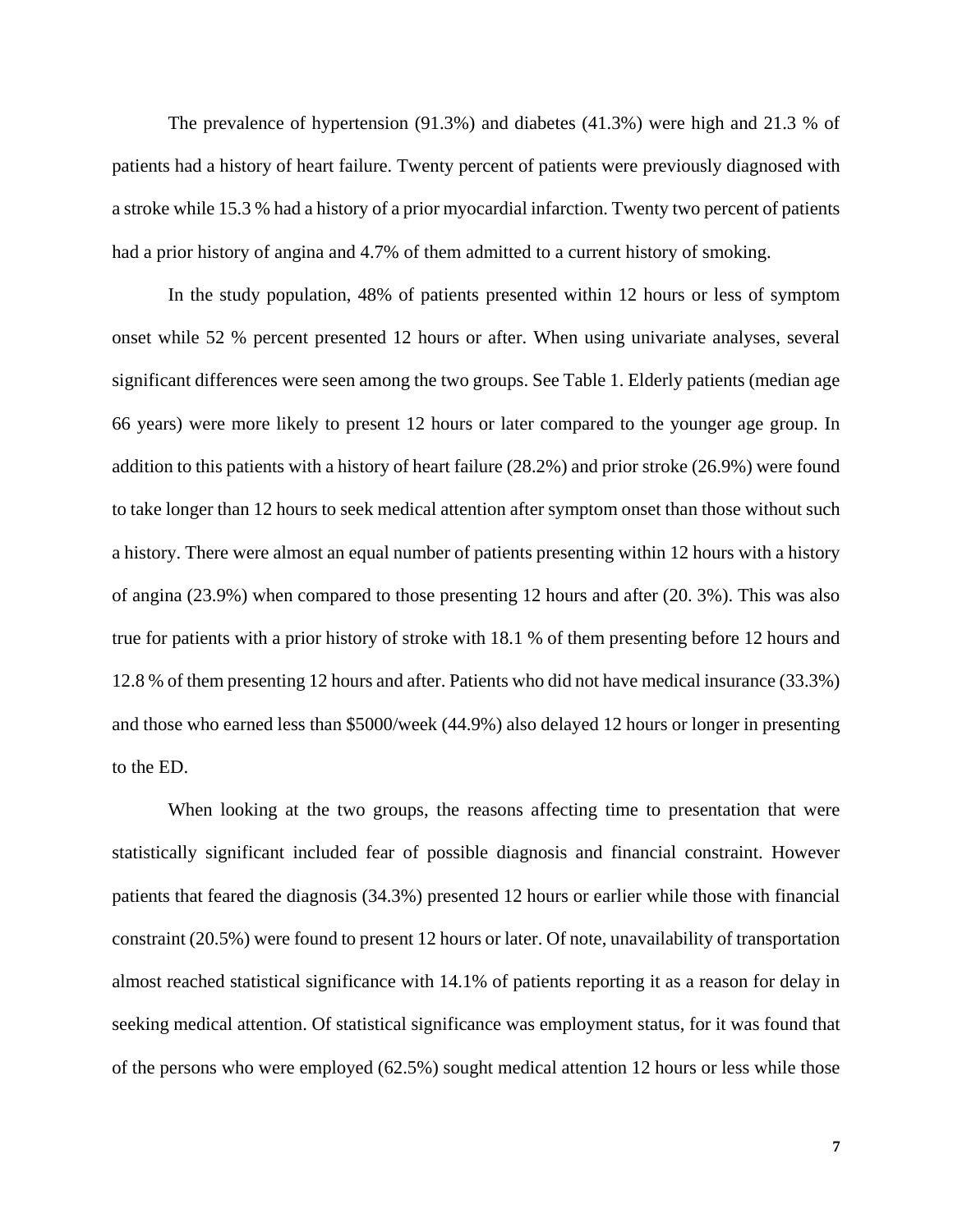who were unemployed (26.9%), pensioners (21.8%) and self-employed (12.8%) took 12 hours or longer to present to hospital for medical care. It was noted that 18% of patients who live alone presented to the hospital within 12 hours and 26% of them delayed greater than 12 hours or longer but this was not found to be statistically significant. The same was true for patients with different educational backgrounds. There were no significance differences between the three groups as 16.8 % of those who only achieved primary education, 61.5 % attaining secondary education and 21.8 % achieving up to a tertiary education presented to the hospital 12 hours or later.

To identify factors that might be individual predictors of hospital presentation time, a logistic regression was done with the dependent variable, dichotomized as less than 12 hours and 12 hours or greater. All statistically significant categorical variables based on the chi - squared tests of association were introduced into the model. Income less than \$5000/wk and unemployment were used as the reference groups in the corresponding categorical variables. Independent differences in time to presentation between the each reference group and their associated groups were then done. See Table 2.

The results of the analysis showed that older patients, history of heart failure, patients with financial constraint and pensioners were more likely to present later than 12 hours. On the other hand patients with medical insurance, those who earned greater than \$20,000/wk, patients who were employed and those who were fearful of the diagnosis presented 12 hour or earlier to the hospital. When controlling for age, shown in model one, financial constraint, history of heart failure and prior stroke were still associated with increased likelihood of presenting later than 12 hours to the hospital. Also retaining significance were patients with medical insurance, those whose income was greater than \$20.000/wk and those who feared the diagnosis, as these patients presented 12 hours or earlier to the hospital. In model 2, we examined all the variables controlling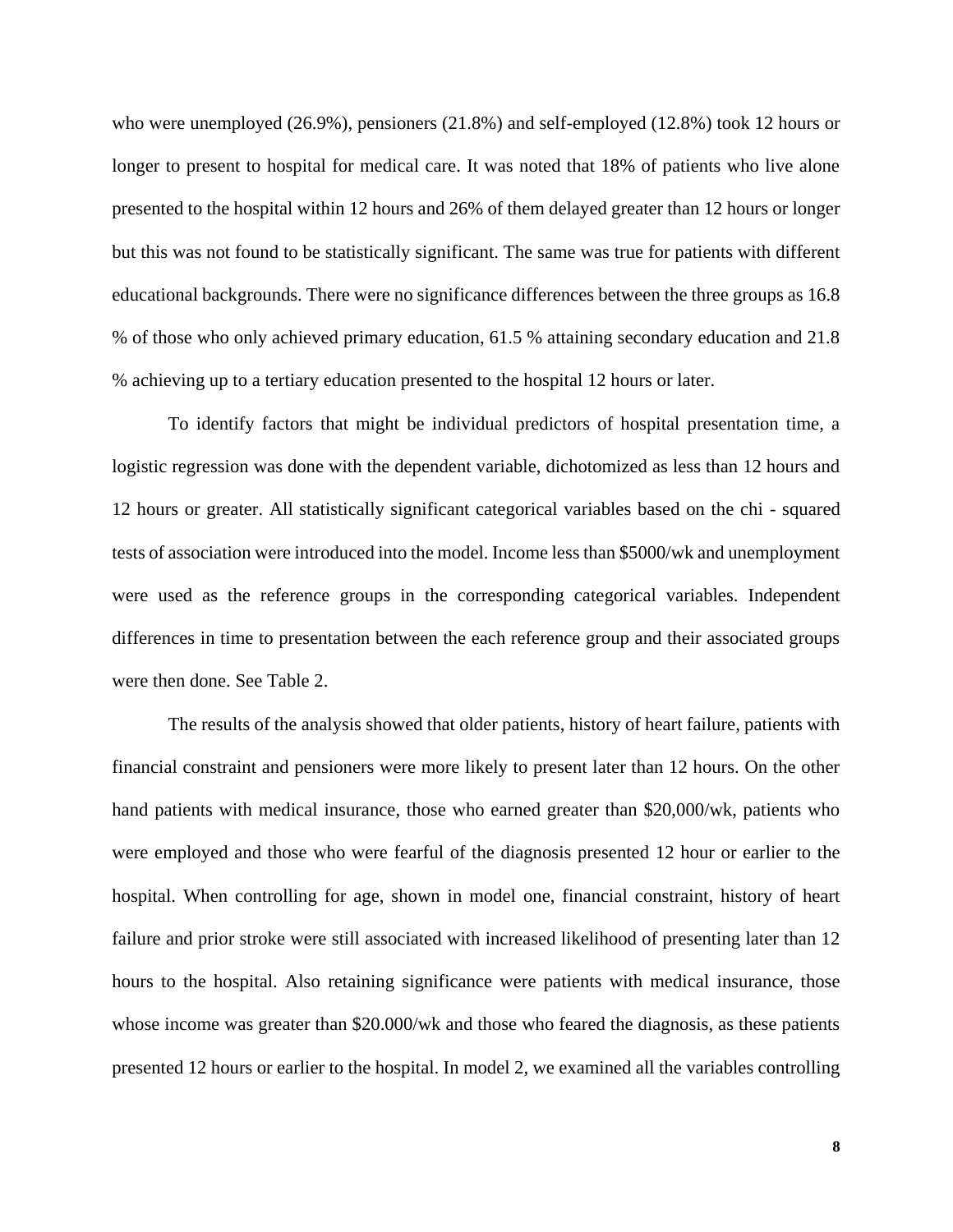for the effect of each of the factors. However income was excluded due to uncertainty of the validity of the data and employment status was exclude because it was not statistically significant in model 1. Fear of diagnosis was the only variable found to be significant where a half of the likelihood of presenting later than 12 hours post symptom onset.

### **DISCUSSION**

Early administration of a fibrinolytic agent reduces infarct size and improves survival (11, 19). The survival benefit is greatest when fibrinolytic agents are administered within the first four hours after the onset of symptoms and particularly within the first 60 minutes (18)**.** The benefit from fibrinolytic therapy declines rapidly thereafter and after twelve hours the benefit may not exceed the risk (11). This analysis demonstrated that demographic and socioeconomic factors are associated with time to presentation. Other factors that affected presentation time included medical history and emotional reasons.

Though the final outcome only showed that fear of diagnosis was statistically significant, when all other variables were controlled for, the study still brought out several clinically important factors.

Prior studies done indicate that up to 40 % of AMI arrive after 6 hours (20). This is even more marked in persons who present later than 6 hours. In our study over half of the patients presented after 12 hours, when the potential benefit from fibrinolytic therapy is much reduced. It is well established that older persons take longer to access medical care than younger persons and this has been supported by the findings in our study (14, 20-21). Clear reasons for more prolonged delay in seeking hospital treatment among this age group are unknown; however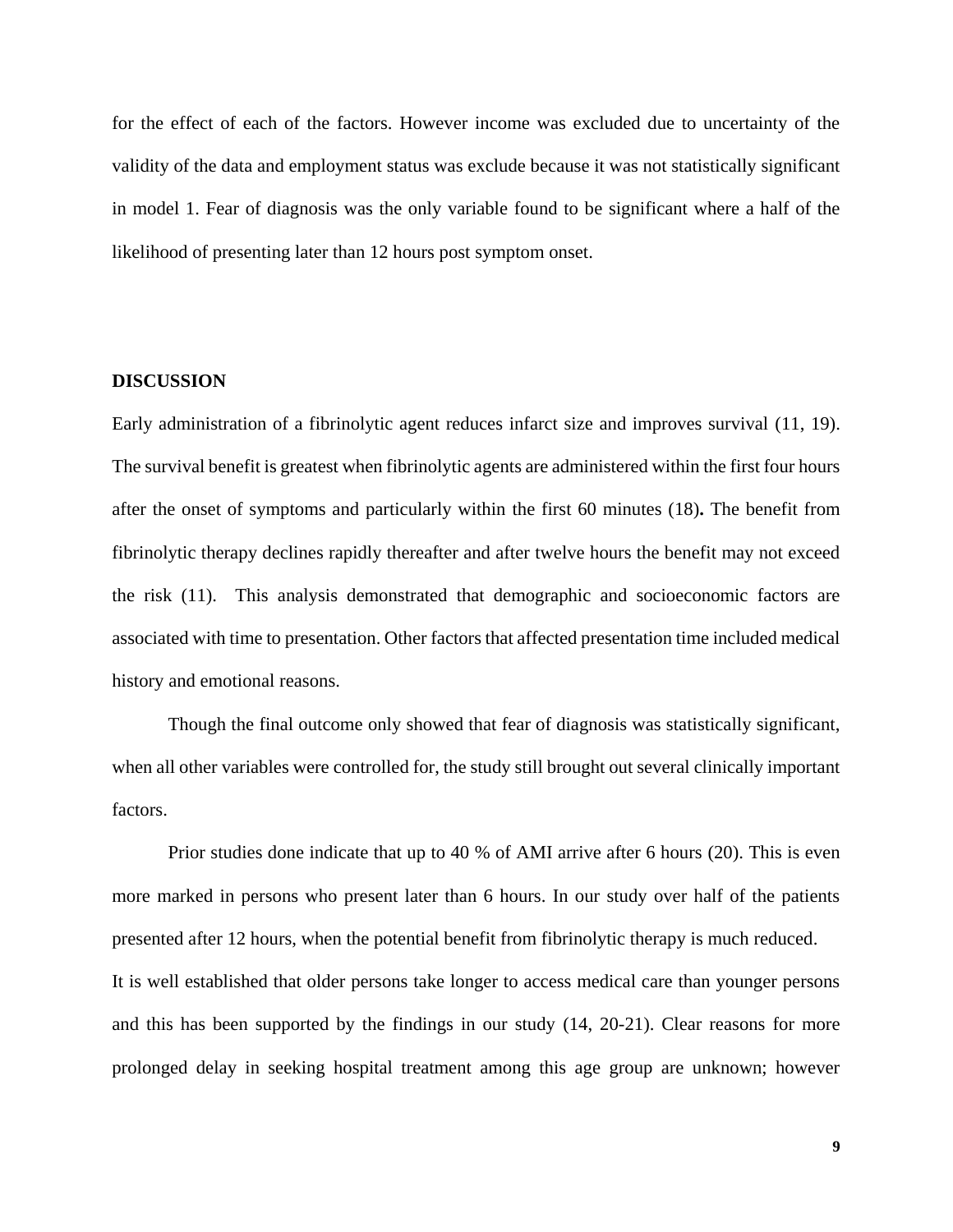possible explanations include the atypical presentations of AMI, negative previous hospital experiences and limited access to health care (15, 22-23).

In our study persons with a history of heart failure were found to take longer to present to hospital than those without heart failure. It is unclear why patients with a history of heart failure should take longer to present to hospital after symptom onset for it is well known that heart failure complicating acute myocardial infarction is associated with a worse prognosis (24).

Income and employment status were also significant. Although there has been limited data looking directly at income and employment status as factors that were associated with delayed hospital presentation, some studies have suggested that time to presentation is longer in patients with low socioeconomic status (23, 25-26). Employed patients and patients with medical insurance were found to present to the hospital earlier. However some studies show that lack of medical insurance has no effect on hospital presentation time (27).

Despite previous studies showing that women suspected of having an AMI were more likely to present later to hospital than men, there was no association observed in our study between gender and time to presentation (20, 26, 28). In previous studies done persons with diabetes were shown to present later to the hospital, possibly due to the associated complication of diabetic neuropathy that would alter perception of myocardial ischemia (26, 28). However this was not seen in the study as there was an almost equal amount of diabetic patients presenting within each time period. This only emphasizes the need for more public education, so as to inform persons of the increased risks of cardiovascular events associated with diabetes mellitus.

Additionally history of cardiac risk factors or cardiac disease (including hypercholesterolemia, history of angina or myocardial infarction) showed no significant difference with regards to time to hospital presentation between the two groups. This is not the case in

**10**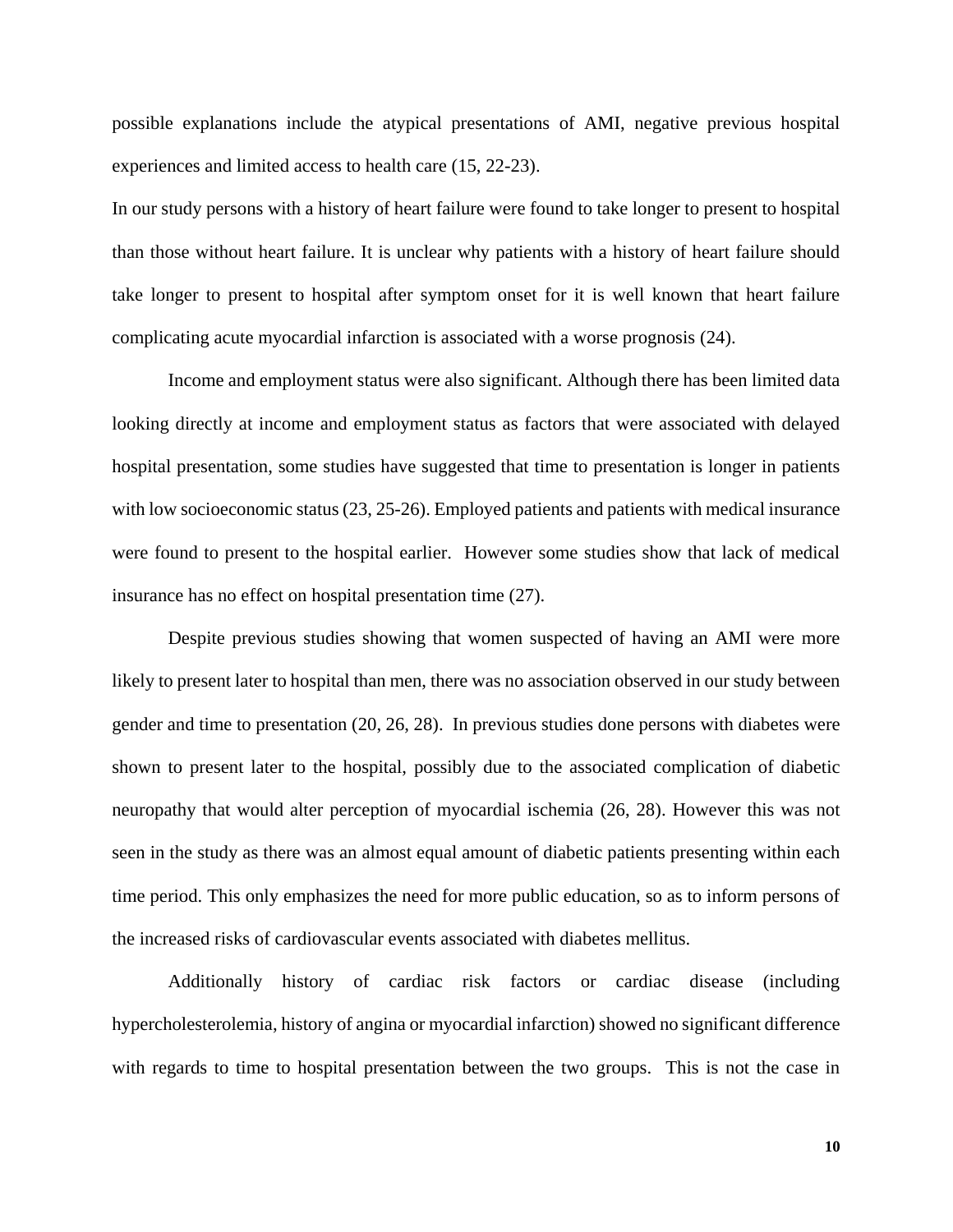previous studies have showed a patients with prior angina delay in presentation to the hospital (29). On the other hand histories of prior infarction and high cholesterol has had inconsistent associations in previous studies (23).

Time to presentation has been shown to be affected by several cognitive and emotional factors such as attribution of symptoms to other preexisting conditions, fear of embarrassment should symptoms turn out to be benign and waiting to see if symptoms would resolve on their own (16, 30-32). This was not found in our study, however it was interesting to note that persons with a fear of the possible diagnosis of AMI presented earlier. Although it has not been investigated extensively, prior studies have shown no significance relating fear of possible diagnosis with hospital presentation time  $(17, 33)$ .

One limitation was that a question that should have been asked was whether or not persons were aware of the symptoms of a heart attack. This is of particular importance, for if patients are informed about the typical symptoms of an acute myocardial infarction, and still delay in seeking medical attention then it would serve to reinforce the need to educate them about the red flags for life threatening condition. Notwithstanding this, patient time to hospital presentation was affected by a fear of the possible diagnosis.

Another major limitation was that the comparison of shorter time intervals with the different independent variables may have been better to analyze instead of presentation 12 hours or less and greater than12 hours. This would have also allowed for easier comparison with other studies that used shorter time intervals.

Other limitations included the use of a single institution as the study population and relying on patients or relatives to recall their symptoms and the events surrounding it. This was also done at a time of high stress, which could have magnified inaccuracy.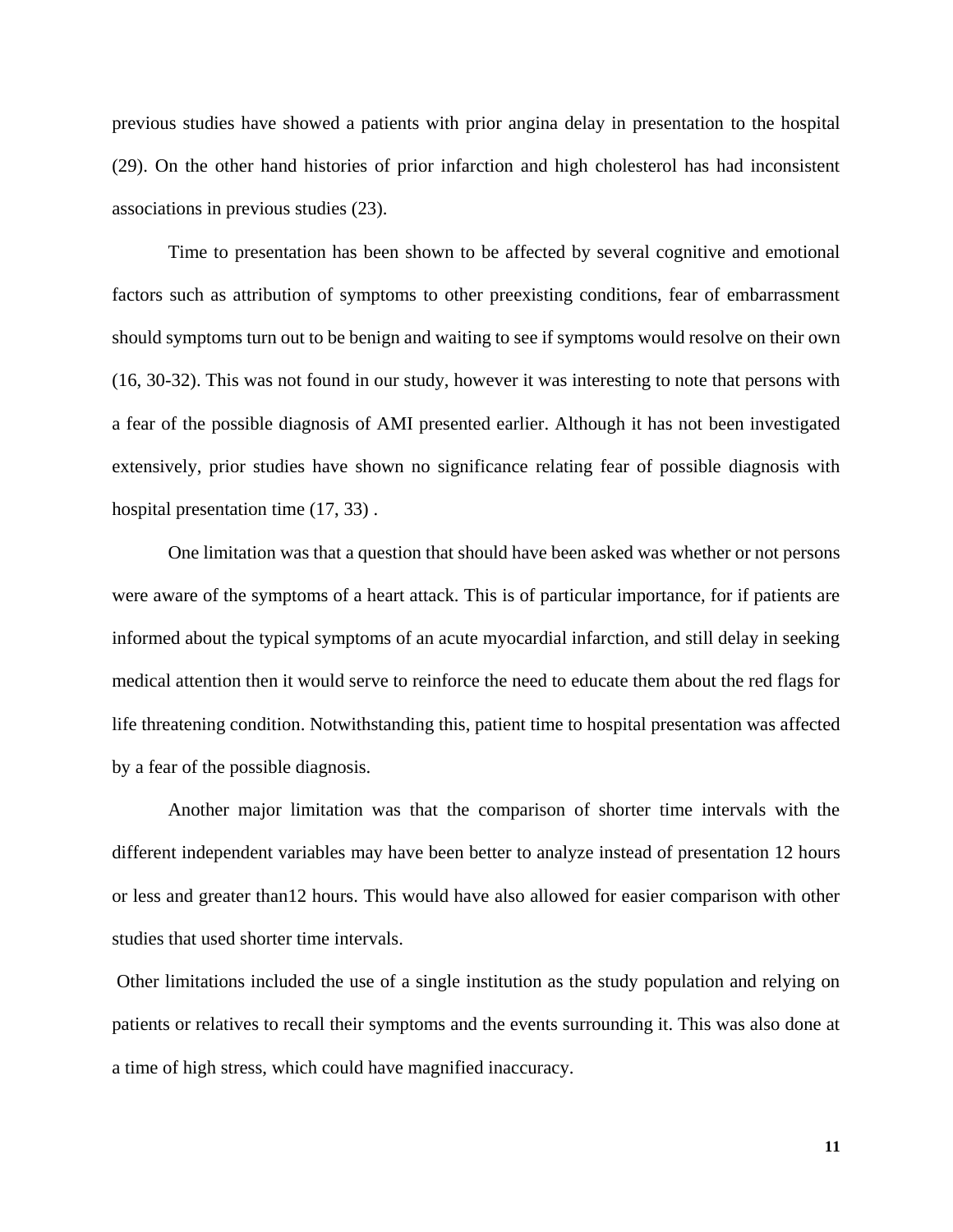#### **CONCLUSION**

This was the first local study that sought to look at factors that determined time to hospital presentation in patients who had symptoms suggestive of an AMI. It should also be noted that time was not treated as a continuous variable in the study so this work does not examine all the determinants of time of presentation but merely those that contribute to whether or not patients present beyond the time when reperfusion is likely to be of benefit.

Although many associations were not found to be statistically significant, a few were considered clinically meaningful and deductions could still be made regarding future recommendations. Some of these clinically significant associations included the fact that elderly persons, persons with financial constraint, persons with a heart failure and persons with a prior history of stroke took longer to present to the hospital after symptom onset. Therefore continuous educational efforts should be made targeting these identified groups of persons and the public on the diverse ways in which an AMI may present, emphasizing the importance of early recognition and the benefit to seeking early treatment.

This research initiative could be expanded to involve a larger study population e.g. inclusion of other hospitals across the country. The development of sustained health promotion and education programs as well as the introduction of new strategies for easier access to healthcare facilities may result in persons with symptoms of AMI presenting earlier to hospital.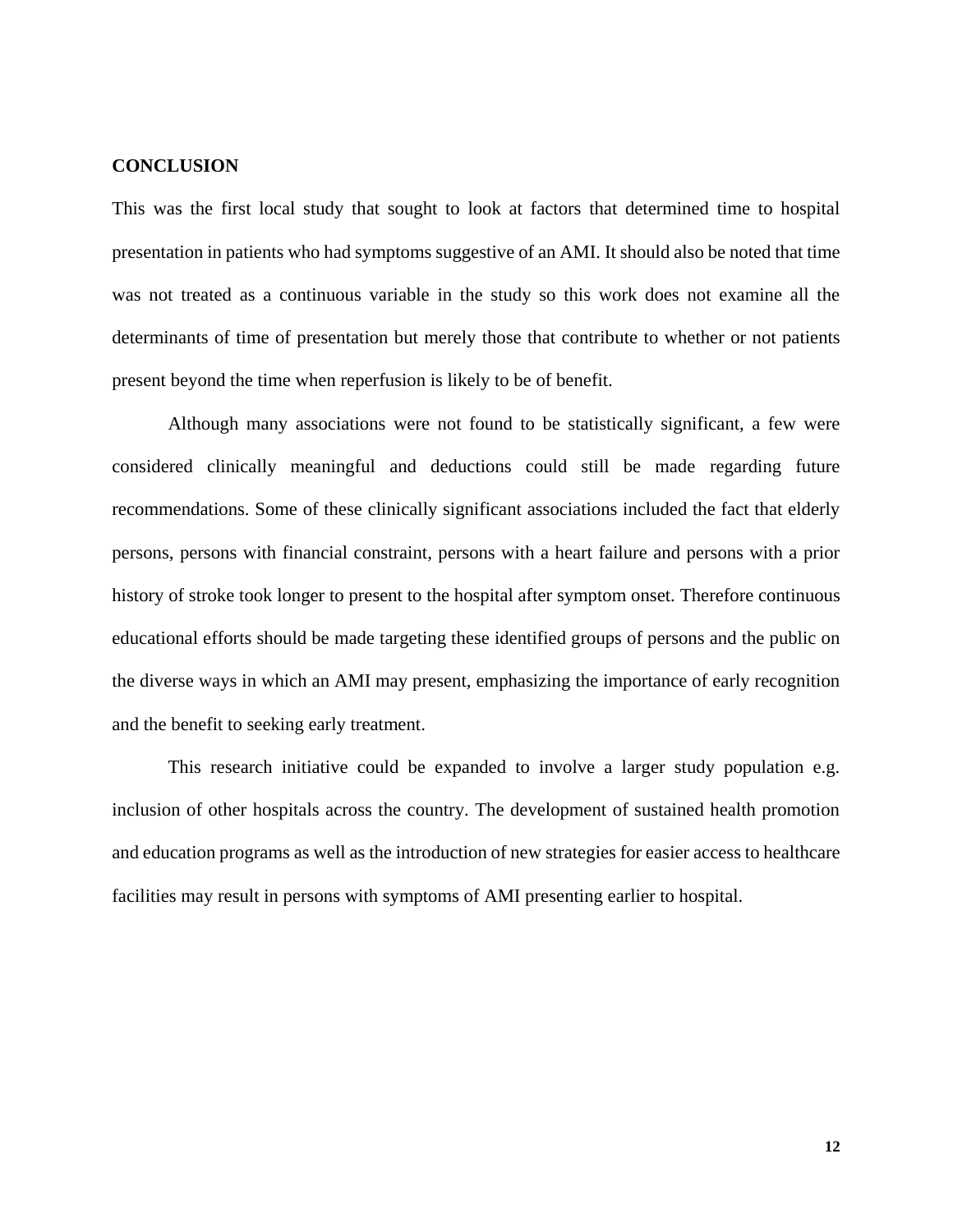# **ACKNOWLEDGEMENTS**

The authors wish to thank the Emergency Medicine Division UHWI for having allowed the use of the facility for the study.

# **AUTHORS' NOTE**

CK Angus and JA Williams Johnson conceived the paper, participated in study design and oversaw data collection. CA Angus wrote the manuscript. JA Williams Johnson, EW Williams, N. Hart and R. Edwards, critically revised the manuscript and approved final version. CA Walters participated in data analysis and interpretation and provided statistical oversight for the paper and approved final version. The authors declare they have no conflicts of interest.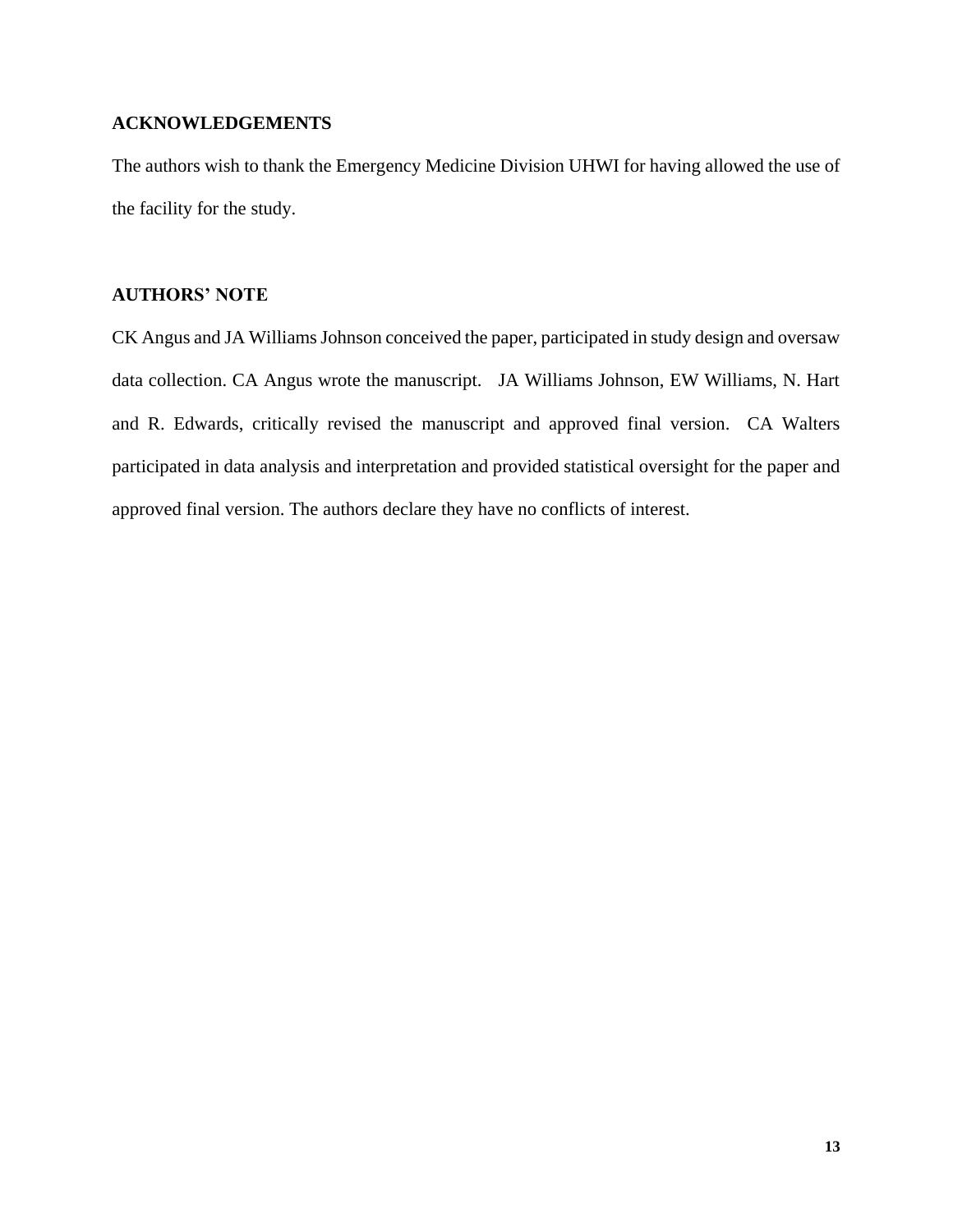### **REFERENCES**

- 1. Rosamond W, Flegal K, Furie K, Go A, Greenlund K, Haase N, et al. Heart disease and stroke statistics--2008 update: a report from the American Heart Association Statistics Committee and Stroke Statistics Subcommittee. Circulation. 2008 Jan 29;117(4):e25-146.
- 2. Martin T. Acute myocardial infarction in the West Indies early observations, current issues and future concerns. West Indian Med. J. 2009;58:546-50.
- 3. Thygesen K, Alpert JS, Jaffe AS, White HD. Diagnostic application of the universal definition of myocardial infarction in the intensive care unit. Curr Opin Crit Care. 2008 Oct;14(5):543-8.
- 4. Yusuf S, Hawken S, Ounpuu S, Dans T, Avezum A, Lanas F, et al. Effect of potentially modifiable risk factors associated with myocardial infarction in 52 countries (the INTERHEART study): case-control study. Lancet. 2004 Sep 11-17;364(9438):937-52.
- 5. Swap CJ, Nagurney JT. Value and limitations of chest pain history in the evaluation of patients with suspected acute coronary syndromes. JAMA. 2005 Nov 23;294(20):2623-9.
- 6. Berger JP, Buclin T, Haller E, Van Melle G, Yersin B. Right arm involvement and pain extension can help to differentiate coronary diseases from chest pain of other origin: a prospective emergency ward study of 278 consecutive patients admitted for chest pain. J Intern Med. 1990 Mar;227(3):165-72.
- 7. Canto JG, Shlipak MG, Rogers WJ, Malmgren JA, Frederick PD, Lambrew CT, et al. Prevalence, clinical characteristics, and mortality among patients with myocardial infarction presenting without chest pain. JAMA. 2000 Jun 28;283(24):3223-9.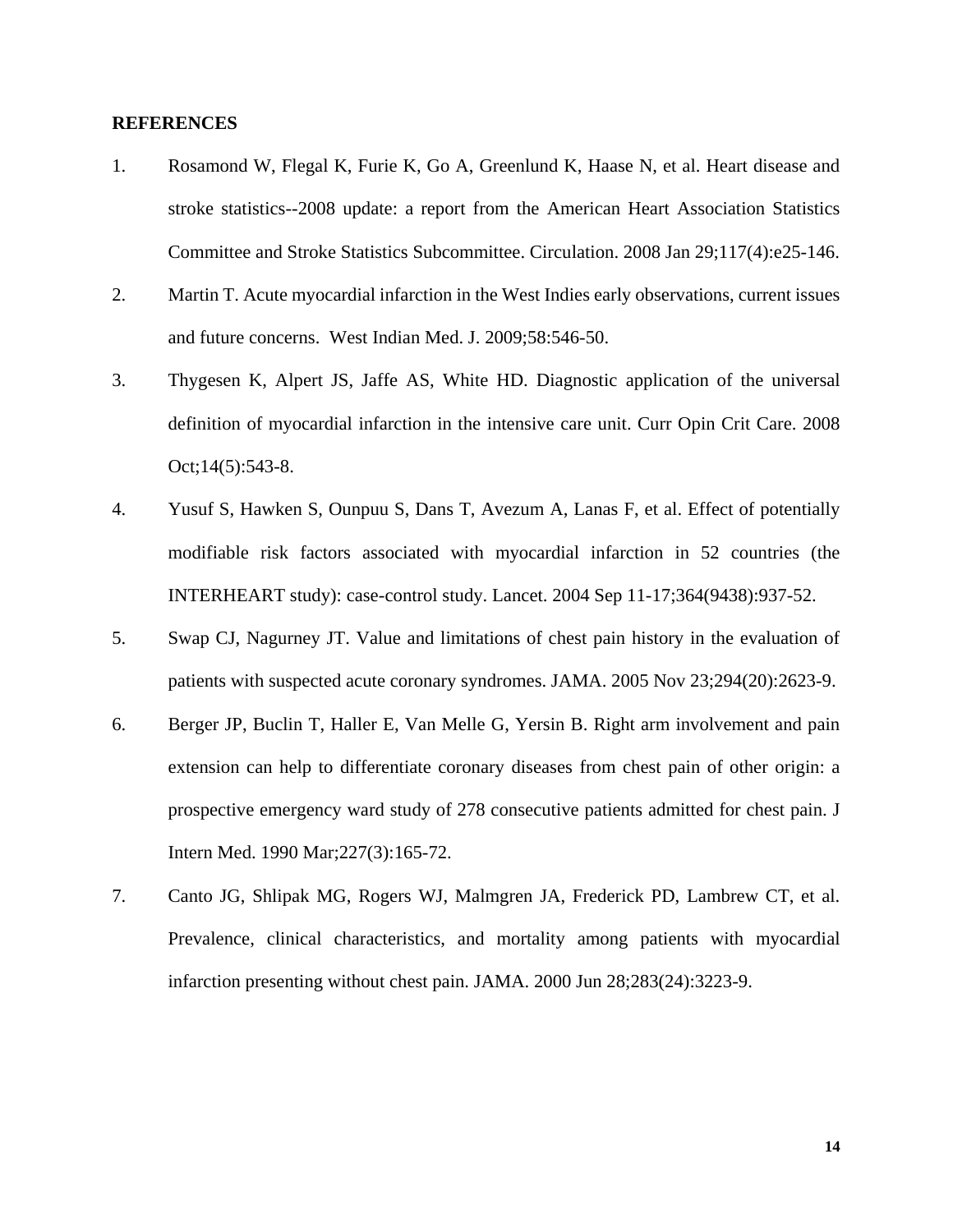- 8. Canto AJ, Kiefe CI, Goldberg RJ, Rogers WJ, Peterson ED, Wenger NK, et al. Differences in symptom presentation and hospital mortality according to type of acute myocardial infarction. Am Heart J. 2012 Apr;163(4):572-9.
- 9. Diercks DB, Kirk JD, Lindsell CJ, Pollack Jr CV, Hoekstra JW, Gibler WB, et al. Doorto-ECG time in patients with chest pain presenting to the ED. Am J Emerg Med. [doi: 10.1016/j.ajem.2005.05.016]. 2006;24(1):1-7.
- 10. Zègre-Hemsey J, Sommargren CE, Drew BJ. Initial ECG Acquisition Within 10 Minutes of Arrival at the Emergency Department in Persons With Chest Pain: Time and Gender Differences. J Emerg Nurs. 2011;37(1):109-12.
- 11. Indications for fibrinolytic therapy in suspected acute myocardial infarction: collaborative overview of early mortality and major morbidity results from all randomised trials of more than 1000 patients. Fibrinolytic Therapy Trialists' (FTT) Collaborative Group. Lancet. 1994;343(8893):311-22.
- 12. Berger PB, Ellis SG, Holmes DR, Jr., Granger CB, Criger DA, Betriu A, et al. Relationship between delay in performing direct coronary angioplasty and early clinical outcome in patients with acute myocardial infarction: results from the global use of strategies to open occluded arteries in Acute Coronary Syndromes (GUSTO-IIb) trial. Circulation. 1999 Jul 6;100(1):14-20.
- 13. Berger PB, Tuttle RH, Holmes DR, Jr., Topol EJ, Aylward PE, Horgan JH, et al. One-year survival among patients with acute myocardial infarction complicated by cardiogenic shock, and its relation to early revascularization: results from the GUSTO-I trial. Circulation. 1999 Feb 23;99(7):873-8.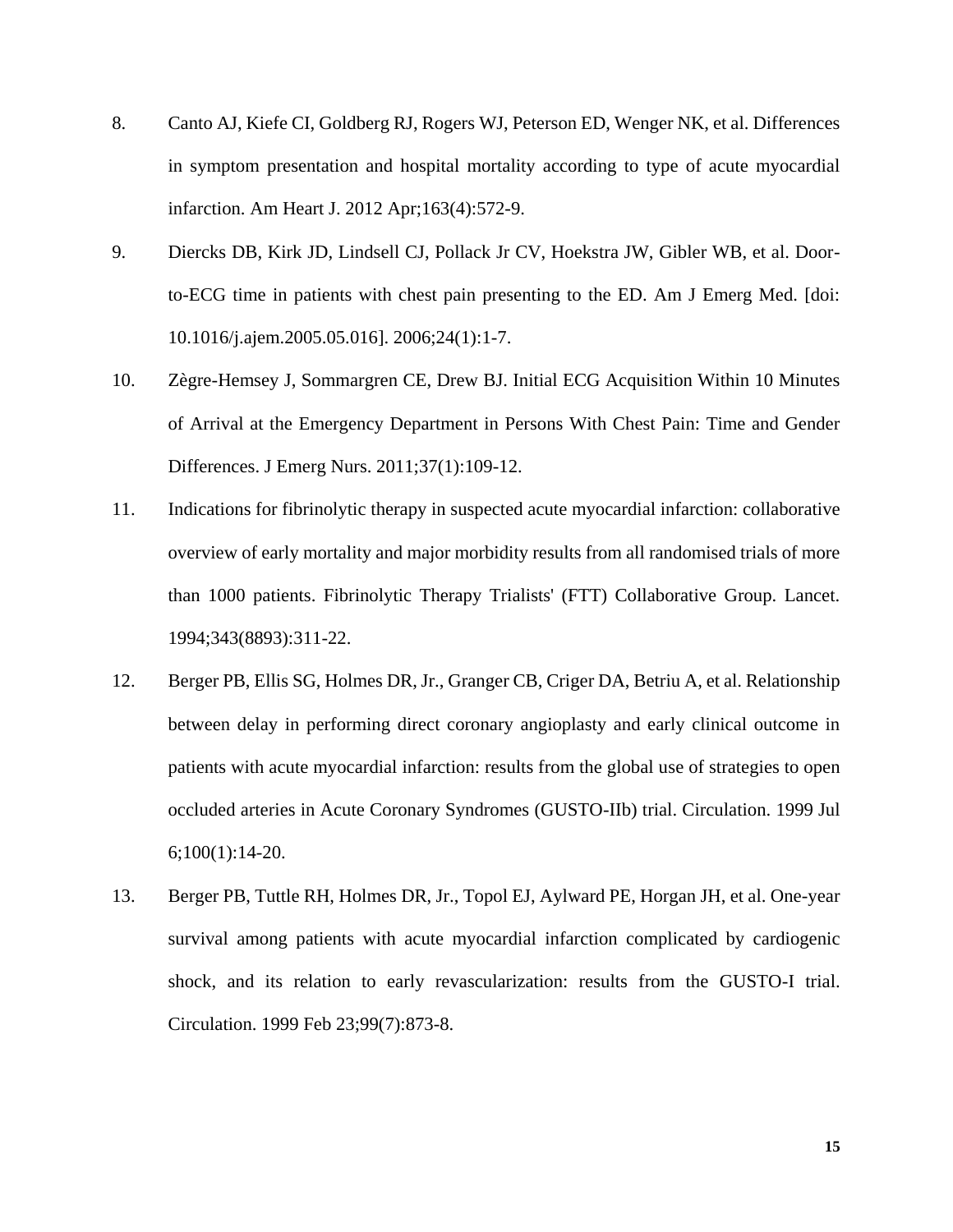- 14. Goff DC, Jr., Feldman HA, McGovern PG, Goldberg RJ, Simons-Morton DG, Cornell CE, et al. Prehospital delay in patients hospitalized with heart attack symptoms in the United States: the REACT trial. Rapid Early Action for Coronary Treatment (REACT) Study Group. Am Heart J. 1999 Dec;138(6 Pt 1):1046-57.
- 15. Goldberg RJ, Yarzebski J, Lessard D, Gore JM. Decade-long trends and factors associated with time to hospital presentation in patients with acute myocardial infarction: the Worcester Heart Attack study. Arch Intern Med. 2000 Nov 27;160(21):3217-23.
- 16. Dracup K, McKinley SM, Moser DK. Australian patients' delay in response to heart attack symptoms. Med J Aust. 1997 Mar 3;166(5):233-6.
- 17. McKinley S, Dracup K, Moser DK, Ball C, Yamasaki K, Kim CJ, et al. International comparison of factors associated with delay in presentation for AMI treatment. Eur J Cardiovasc Nurs. 2004 Sep;3(3):225-30.
- 18. Boersma E, Maas AC, Deckers JW, Simoons ML. Early thrombolytic treatment in acute myocardial infarction: reappraisal of the golden hour. Lancet. 1996 Sep 21;348(9030):771- 5.
- 19. Chareonthaitawee P, Gibbons RJ, Roberts RS, Christian TF, Burns R, Yusuf S. The impact of time to thrombolytic treatment on outcome in patients with acute myocardial infarction. For the CORE investigators (Collaborative Organisation for RheothRx Evaluation). Heart. 2000 Aug;84(2):142-8.
- 20. Gurwitz JH, McLaughlin TJ, Willison DJ, Guadagnoli E, Hauptman PJ, Gao X, et al. Delayed hospital presentation in patients who have had acute myocardial infarction. Ann Intern Med. 1997 Apr 15;126(8):593-9.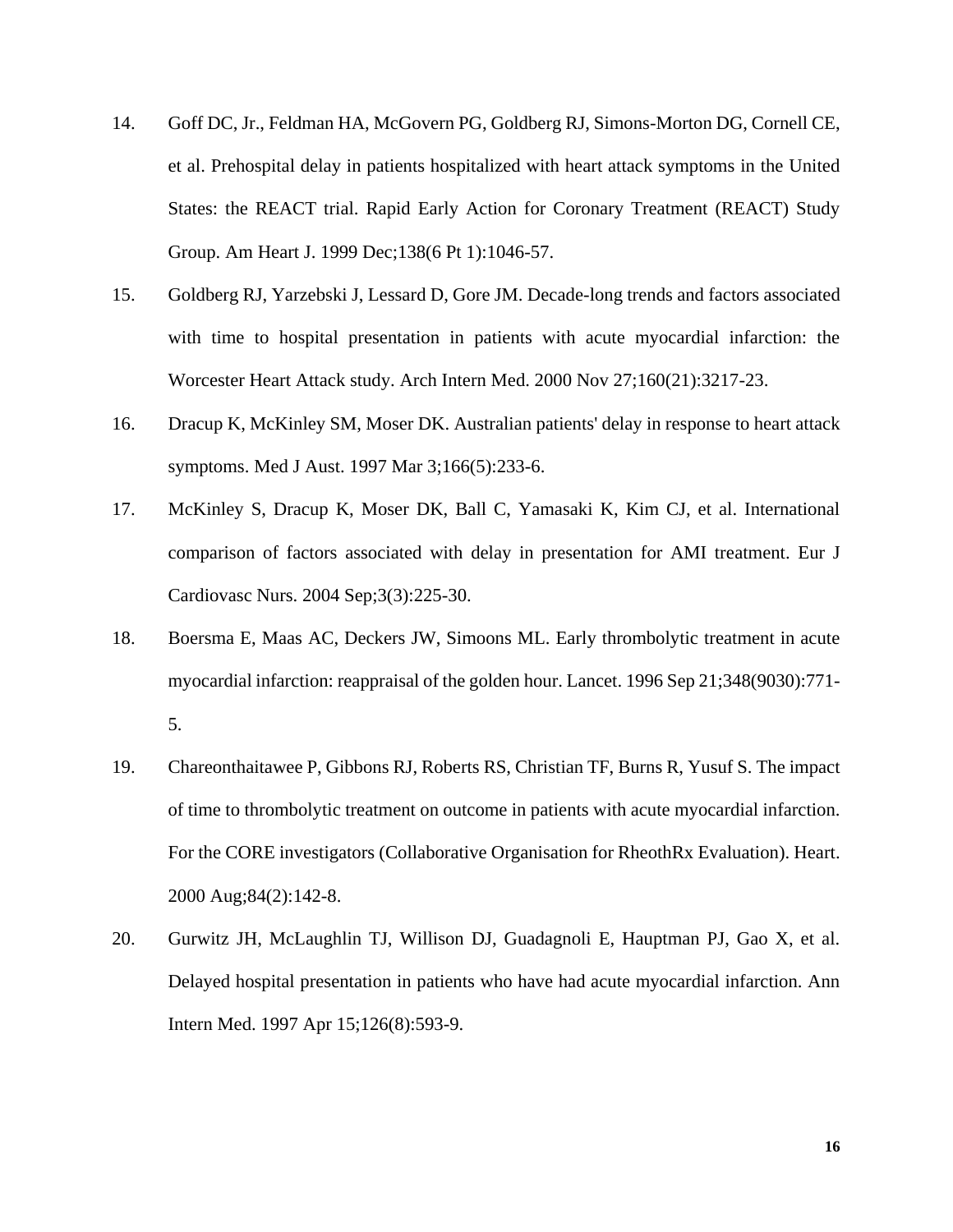- 21. Grossman SA, Brown DFM, Chang Y, Chung WG, Cranmer H, Dan L, et al. Predictors of delay in presentation to the ED in patients with suspected acute coronary syndromes. Am J Emerg Med. 2003;21(5):425-8.
- 22. Goldberg RJ, Spencer FA, Fox KA, Brieger D, Steg PG, Gurfinkel E, et al. Prehospital Delay in Patients With Acute Coronary Syndromes (from the Global Registry of Acute Coronary Events [GRACE]). Am J Cardiol. 2009 Mar 1;103(5):598-603.
- 23. Dracup K, Moser DK, Eisenberg M, Meischke H, Alonzo AA, Braslow A. Causes of delay in seeking treatment for heart attack symptoms. Soc Sci Med. 1995 Feb;40(3):379-92.
- 24. Wu AH, Parsons L, Every NR, Bates ER. Hospital outcomes in patients presenting with congestive heart failure complicating acute myocardial infarction: a report from the Second National Registry of Myocardial Infarction (NRMI-2). J Am Coll Cardiol. 2002 Oct 16;40(8):1389-94.
- 25. Sheifer SE, Rathore SS, Gersh BJ, Weinfurt KP, Oetgen WJ, Breall JA, et al. Time to presentation with acute myocardial infarction in the elderly: associations with race, sex, and socioeconomic characteristics. Circulation. 2000 Oct 3;102(14):1651-6.
- 26. Yarzebski J, Goldberg RJ, Gore JM, Alpert JS. Temporal trends and factors associated with extent of delay to hospital arrival in patients with acute myocardial infarction: the Worcester Heart Attack Study. Am Heart J. 1994 Aug;128(2):255-63.
- 27. Novak K, Aljinovic J, Kostic S, Capkun V, Novak Ribicic K, Batinic T, et al. Pain to hospital times after myocardial infarction in patients from Dalmatian mainland and islands, southern Croatia. Croat Med J. 2010 Oct;51(5):423-31.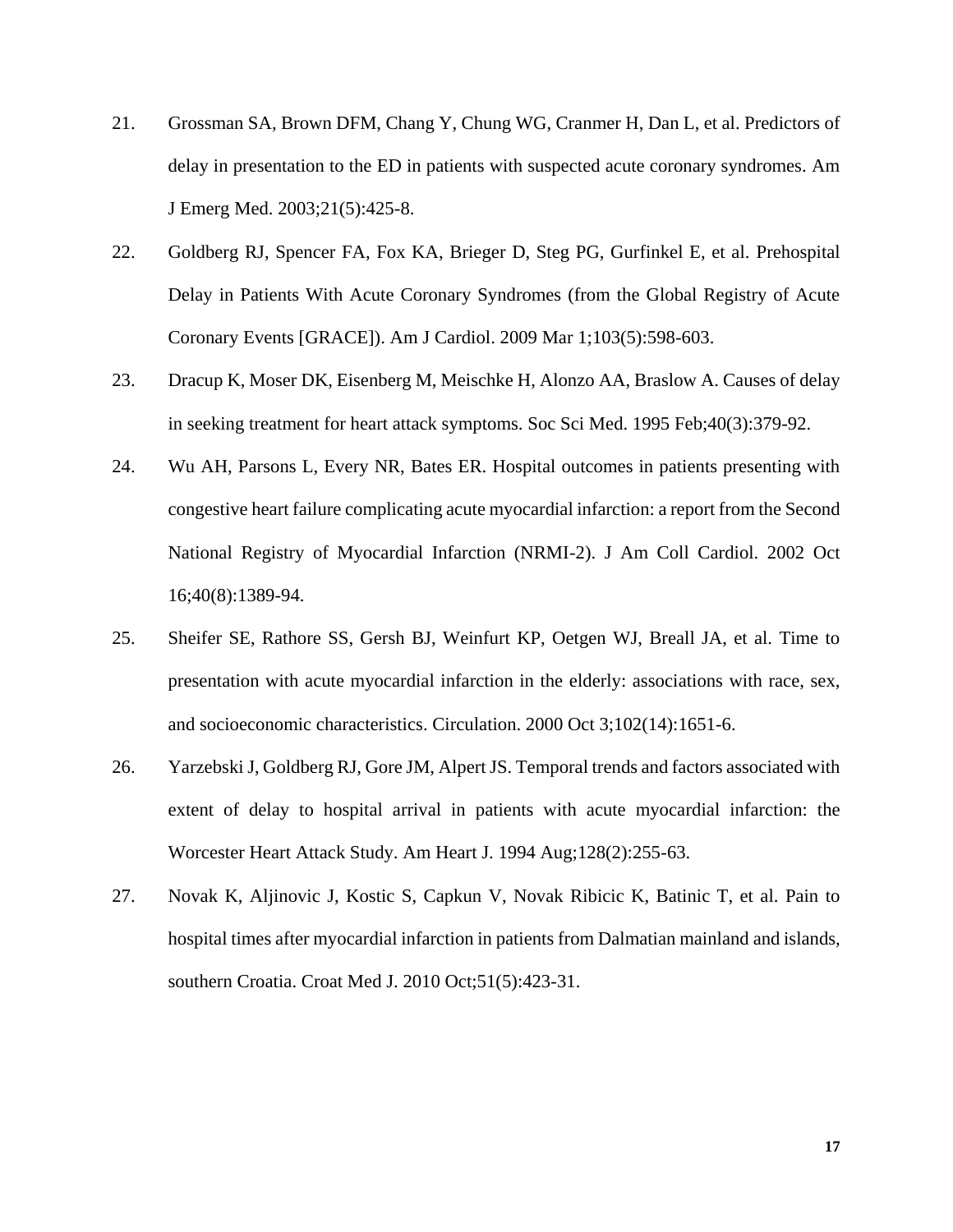- 28. Newby LK, Rutsch WR, Califf RM, Simoons ML, Aylward PE, Armstrong PW, et al. Time from symptom onset to treatment and outcomes after thrombolytic therapy. GUSTO-1 Investigators. J Am Coll Cardiol. 1996 Jun;27(7):1646-55.
- 29. Meischke H, Eisenberg MS, Larsen MP. Prehospital delay interval for patients who use emergency medical services: the effect of heart-related medical conditions and demographic variables. Ann Emerg Med. 1993 Oct;22(10):1597-601.
- 30. McKinley S, Moser DK, Dracup K. Treatment-seeking behavior for acute myocardial infarction symptoms in North America and Australia. Heart Lung. 2000 Jul-Aug;29(4):237-47.
- 31. Leslie WS, Urie A, Hooper J, Morrison CE. Delay in calling for help during myocardial infarction: reasons for the delay and subsequent pattern of accessing care. Heart. 2000 Aug;84(2):137-41.
- 32. Rucker D, Brennan T, Burstin H. Delay in seeking emergency care. Acad Emerg Med. 2001 Feb;8(2):163-9.
- 33. Luepker RV, Raczynski JM, Osganian S, Goldberg RJ, Finnegan JR, Jr., Hedges JR, et al. Effect of a community intervention on patient delay and emergency medical service use in acute coronary heart disease: The Rapid Early Action for Coronary Treatment (REACT) Trial. JAMA. 2000 Jul 5;284(1):60-7.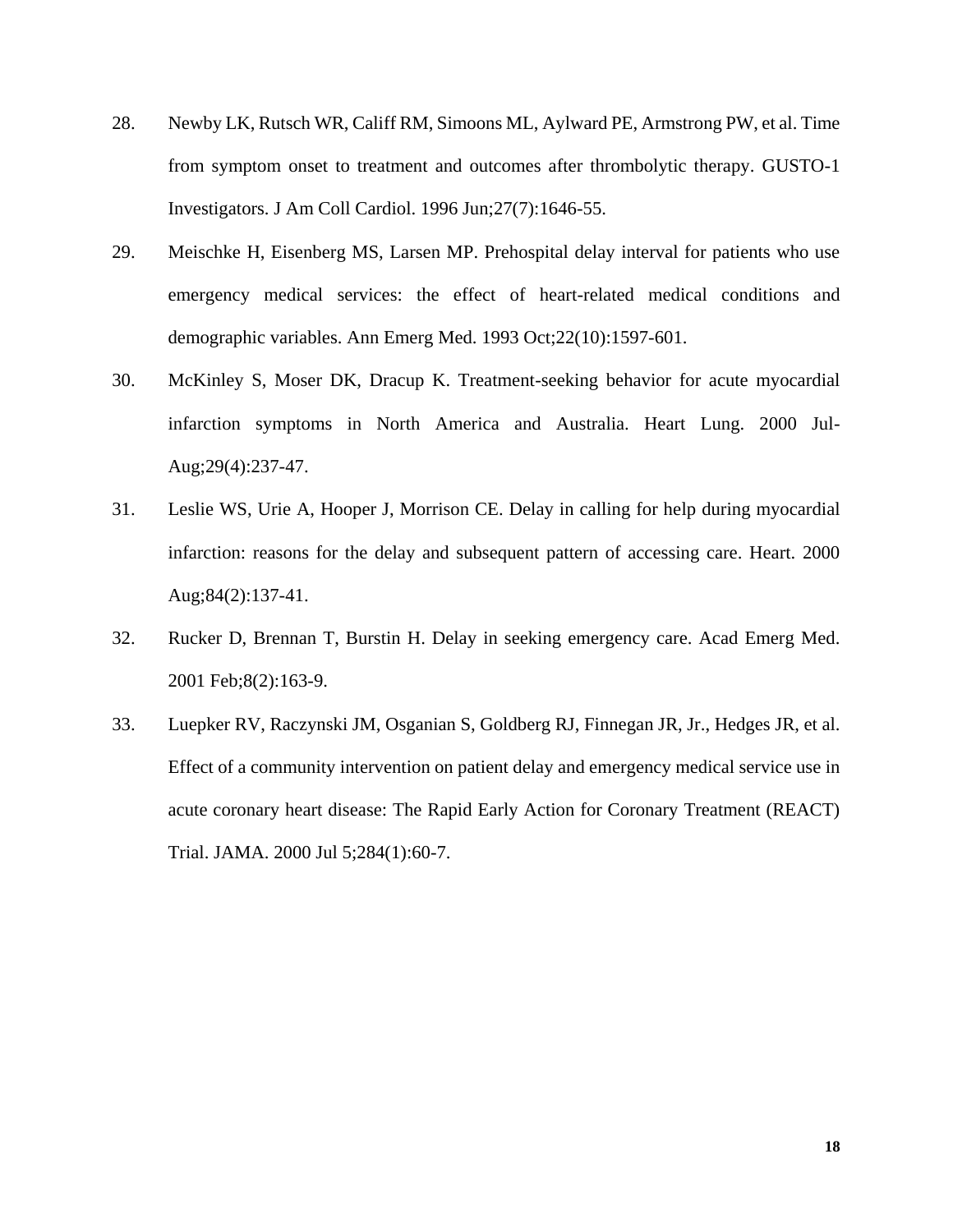| Characteristic                               | $\leq$ 12hrs       | >12rs            | $\mathbf{P}$ |
|----------------------------------------------|--------------------|------------------|--------------|
| $n$ (%)                                      | 72                 | 78               |              |
| Demographic variables                        |                    |                  |              |
| Median age (IQR)                             | 59.5 $(42.5 - 68)$ | $66.0 (58 - 72)$ | 0.003        |
| Male $(\%)$                                  | 45(62.5)           | 41(52.6)         | 0.219        |
| Cardiac history variables                    |                    |                  |              |
| Prior MI %                                   | 13(18.1)           | 10(12.8)         | 0.374        |
| Prior stroke %                               | 9(12.5)            | 21(26.9)         | 0.027        |
| History of angina %                          | 17(23.9)           |                  |              |
| History of heart failure %                   |                    | 16(20.5)         | 0.614        |
| Other clinical variables                     | 10(13.9)           | 22(28.2)         | 0.032        |
| Hypertension %                               | 67(93.1)           |                  |              |
| Diabetes %                                   | 28 (38.9)          | 70 (89.7)        | 0.471        |
| Hypercholesterolemia (%)                     |                    | 34(41.3)         | 0.559        |
| Currently smoking (%)                        | 33 (45.8)          | 46 (59.0)        | 0.107        |
| Factors associated with time to presentation | 4(5.6)             | 3(3.8)           | 0.628        |
| Unsure of possible diagnosis (%)             |                    |                  |              |
| Attempted other means of treatment (%)       |                    |                  |              |
| Financial constraint (%)                     | 16(22.9)           | 20(25.6)         | 0.693        |
| No transportation (%)                        | 19(27.1)           | 21(26.9)         | 0.976        |
| Fear of possible diagnosis (%)               | 4(5.7)             | 16(20.5)         | 0.009        |
| Embarrassed to ask for help (%)              | 4(5.7)             | 11(14.1)         | 0.091        |
| Waiting to see if symptoms resolved (%)      | 24 (34.3)          | 14 (17.9)        | 0.023        |
| Did not have anyone to ask for help (%)      | 6(8.6)             | 4(5.1)           | 0.405        |
| Called/went to see private doctor (%)        | 18(25.7)           | 16(20.5)         | 0.453        |
|                                              | 1(1.4)             |                  |              |
| Those with medical insurance (%)             |                    | 5(6.4)           | 0.125        |
| Income(\$/week)                              | 10(14.3)           | 9(11.5)          | 0.618        |
| Less than $5,000$ (%)                        |                    |                  |              |
| 5,000 to 20,000 (%)                          | 43 (59.7)          | 26(33.3)         | 0.001        |
| Those that live alone $(\%)$                 | 16(22.2)           | 35(44.9)         | 0.007        |
|                                              | 17(23.6)           | 18(23.1)         |              |
| Employment status                            |                    |                  |              |
| Self employed (%)                            | 18(25.0)           | 26(33.3)         | 0.263        |
| Employed (%)                                 |                    |                  |              |
| Unemployed (%)                               |                    |                  |              |
| Pensioners (%)                               | 8(11.1)            | 10(12.8)         | 0.022        |
| <b>Educational level</b>                     | 45(62.5)           | 30(38.5)         |              |
| Primary (%)<br>Secondary (%)                 | 12(16.7)           | 21(26.9)         |              |
| Tertiary (%)                                 | 7(9.7)             | 17(21.8)         |              |
|                                              |                    |                  |              |
|                                              | 6(8.33)            | 13(16.8)         | 0.206        |
|                                              | 44(61.1)           | 48(61.5)         |              |
|                                              | 22(30.6)           | 17(21.8)         |              |
|                                              |                    |                  |              |

Table 1: Characteristics of patients presenting in ≤12 hrs and >12hrs after onset of chest pain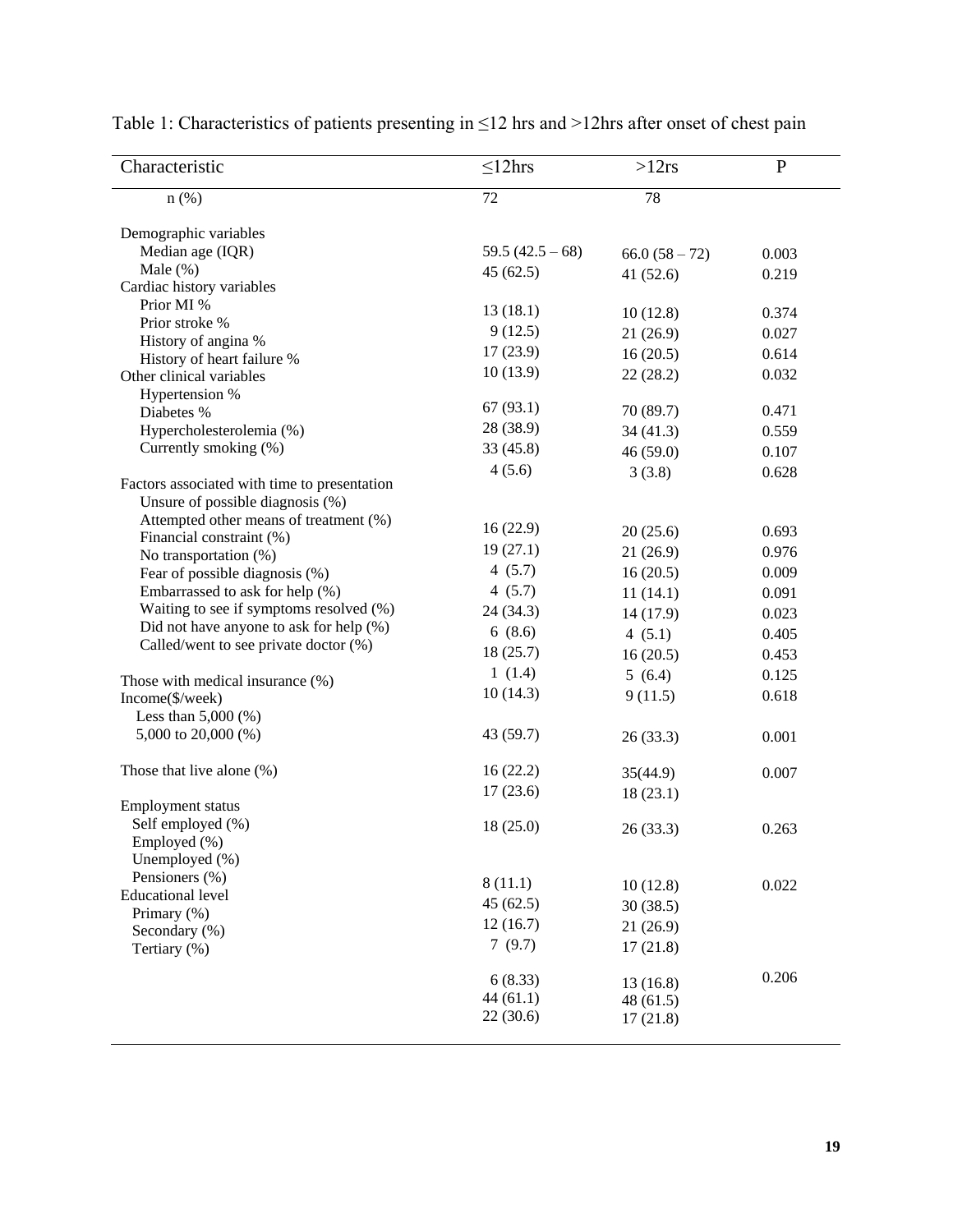| <b>Characteristic</b>                                               | <b>Unadjusted OR</b>                                              | <b>Adjusted OR</b>                           | <b>Adjusted OR</b>                                                |
|---------------------------------------------------------------------|-------------------------------------------------------------------|----------------------------------------------|-------------------------------------------------------------------|
|                                                                     | $(95\% \text{ CI})$                                               | $(95\% \text{ CI})$                          | $(95\% \text{ CI})$                                               |
|                                                                     |                                                                   | <b>Model 1</b>                               | <b>Model 2</b>                                                    |
| Specific age<br>Prior stroke<br>HF                                  | $1.03(1.01-1.06)^*$<br>$2.58(1.09-6.08)$<br>$2.44(1.06-5.59)^{*}$ | $1.88(0.76-4.66)^*$<br>$1.82(0.76-4.37)^{*}$ | $1.02(0.99 - 1.05)$<br>$1.66(0.64 - 4.30)$<br>$1.43(0.58 - 3.56)$ |
| Medical insurance                                                   | $0.32(0.16-0.62)^*$                                               | $0.41(0.19-0.87)^*$                          | $0.58(0.26-1.32)$                                                 |
| Financial constraint                                                | $4.26(1.43-13.4)^{*}$                                             | $3.52(1.09-11.4)^*$                          | $2.19(0.63 - 7.60)$                                               |
| Fear of diagnosis                                                   | $0.42(0.20-0.90)$ *                                               | $0.46(0.21-0.99)^{*}$                        | $0.50(0.25-0.99)*$                                                |
| Income $(\frac{1}{2}wk)$<br>$5,000 - 20,000$<br>Greater than 20,000 | $0.43$ $(0.18-1.04)$<br>$0.27$ $(0.13-0.60)$ *                    | $0.49(0.18-1.04)$<br>$0.37(0.13-0.60)*$      |                                                                   |
| Self employment                                                     | $0.71(0.22-2.30)$                                                 | $0.89(0.26-3.01)$                            |                                                                   |
| Employed                                                            | $0.38$ $(0.16-0.89)$ *                                            | $0.51(0.20-1.29)$                            |                                                                   |
| Pensioners                                                          | $1.39(0.45-4.30)$                                                 | $1.30(0.41 - 4.05)$                          |                                                                   |

Table 2: Results of binary logistic regression analysis of independent predictors of time to hospital presentation.

Odds ratio (OR) greater than 1.0 indicates that the factor of interest is associated with arrival to hospital greater than 12 hrs. CI indicates confidence interval.  $* p < 0.05$